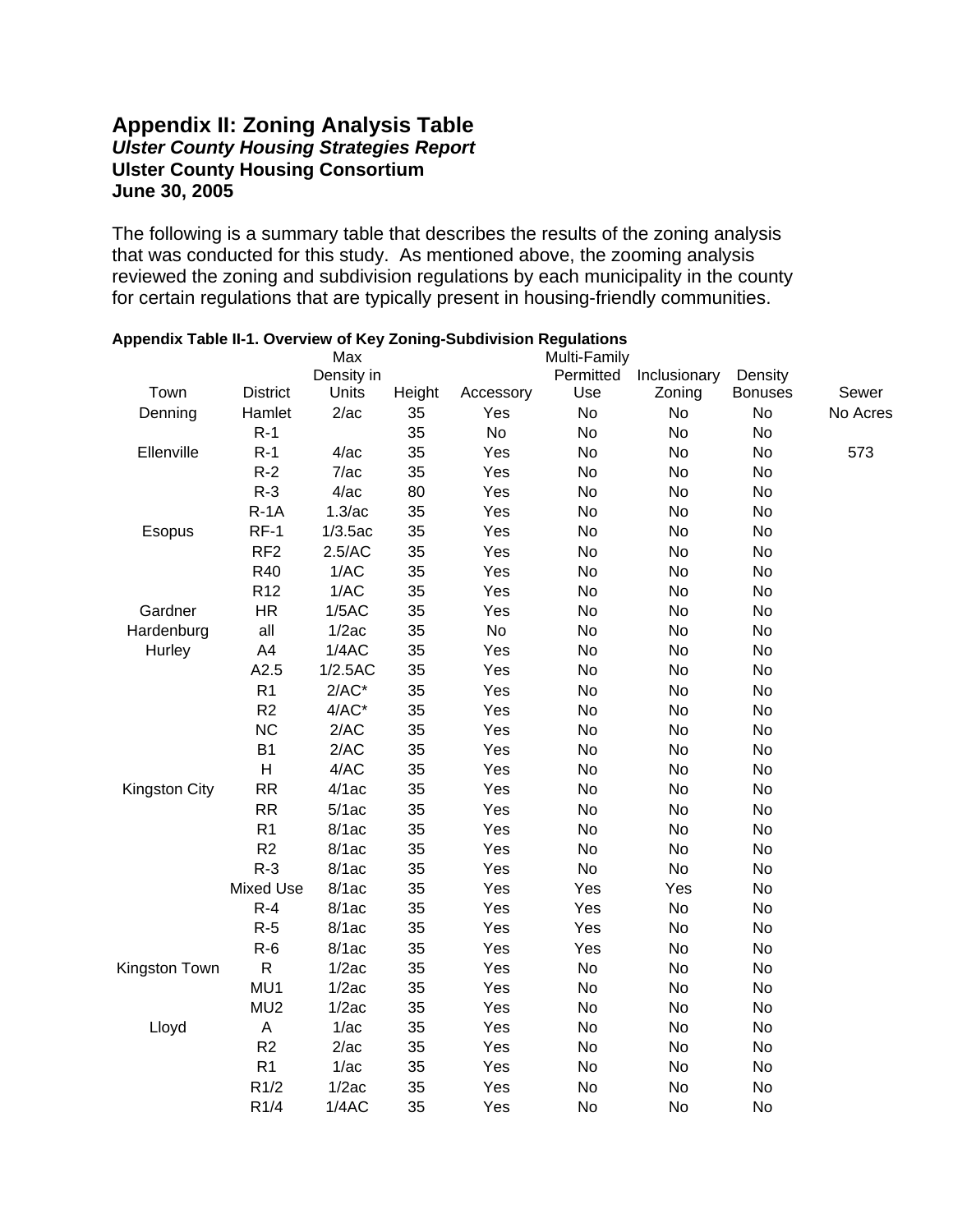| Marble Town      | A4             | 1/4ac    | 35 | Yes | No | No | No  |                                                          |
|------------------|----------------|----------|----|-----|----|----|-----|----------------------------------------------------------|
|                  | A <sub>3</sub> | 1/3ac    | 35 | Yes | No | No | No  |                                                          |
|                  | A2             | 1/2ac    | 35 | Yes | No | No | No  |                                                          |
|                  | R1             | 1/1ac    | 35 | Yes | No | No | No  |                                                          |
|                  | R2             | 1/1ac    | 35 | Yes | No | No | No  |                                                          |
|                  | R <sub>3</sub> | 1/1ac    | 35 | Yes | No | No | No  |                                                          |
|                  | <b>SR</b>      | 1/1ac    | 35 | Yes | No | No | No  |                                                          |
| Marlborough      | R              | $4/1ac*$ | 35 | Yes | No | No | No  |                                                          |
|                  | R <sub>1</sub> | 1/1ac    | 35 | Yes | No | No | Yes |                                                          |
|                  | RAg1           | 1.1ac    | 35 | Yes | No | No | No  |                                                          |
| <b>New Paltz</b> |                |          |    |     |    |    |     |                                                          |
| Town             | A1.5           | 1/1.5ac  | 35 | Yes | No | No | No  |                                                          |
|                  | A <sub>3</sub> | 1/3ac    | 35 | Yes | No | No | No  |                                                          |
|                  | R <sub>1</sub> | 1/1ac    | 35 | Yes | No | No | No  |                                                          |
|                  | <b>B2</b>      | 6/1ac    | 35 | Yes | No | No | No  |                                                          |
| <b>New Paltz</b> |                |          |    |     |    |    |     |                                                          |
| Village          | R1             | 8/ac     | 35 | Yes | No | No | No  |                                                          |
| senior           | R <sub>2</sub> | 16/ac    | 35 | Yes | No | No | No  |                                                          |
| senior           | R <sub>3</sub> | 24/ac    | 35 | Yes | No | No | No  |                                                          |
| senior           | B <sub>1</sub> | 16/ac    | 35 | Yes | No | No | No  |                                                          |
|                  | R <sub>2</sub> | 3/1ac    | 35 | Yes | No | No | No  |                                                          |
|                  | R <sub>3</sub> | 6/ac     | 35 | Yes | No | No | No  |                                                          |
|                  | <b>B1</b>      | 16/ac    | 35 | Yes | No | No | No  |                                                          |
|                  | <b>B2</b>      | 8/ac     | 35 | Yes | No | No | No  |                                                          |
|                  |                |          |    |     |    |    |     | Density Bonus of<br>100 percent for<br>senior affordable |
| Olive            | RA1            | 1/ac     | 35 | Yes | No | No | Yes | housing                                                  |
|                  | <b>CR</b>      | 1/10ac   | 35 | No  | No | No | No  |                                                          |
|                  | <b>RR</b>      | 1/3ac    | 35 | No  | No | No | No  |                                                          |
|                  | <b>VB</b>      | 1/ac     | 35 | No  | No | No | No  |                                                          |
| Plattekill       | R40            | 1/ac     | 30 | No  | No | No | No  |                                                          |
|                  | R60            | 1/1.3ac  | 30 | No  | No | No | No  |                                                          |
|                  | <b>RR60</b>    | 1/1.3ac  | 30 | No  | No | No | No  |                                                          |
|                  | <b>GB</b>      | 1/2ac    | 30 | No  | No | No | No  |                                                          |
|                  | <b>BD</b>      | 1/ac     | 30 | Yes | No | No | No  |                                                          |
| Rochester        | HD             | 1/.5ac   | 35 | Yes | No | No | No  |                                                          |
|                  | Α              | 1/1ac    | 35 | Yes | No | No | No  |                                                          |
|                  | R <sub>1</sub> | 1/1ac    | 35 | Yes | No | No | No  |                                                          |
|                  | R2             | 1/1ac    | 35 | Yes | No | No | No  |                                                          |
|                  | B              | 1/1ac    | 35 | Yes | No | No | No  |                                                          |
| Rosendale        | A              | 1/1.5AC  | 35 | Yes | No | No | No  |                                                          |
|                  |                |          |    |     |    |    |     | Assumes Water                                            |
|                  | R1             | 1/.5AC   | 35 | Yes | No | No | No  | and Sewer                                                |
|                  | R2             | 3/AC     | 35 | Yes | No | No | No  |                                                          |
|                  | R <sub>3</sub> | 5/AC     | 35 | Yes | No | No | No  |                                                          |
|                  | <b>B1</b>      | 8/AC     | 40 | Yes | No | No | No  |                                                          |
|                  | <b>B2</b>      | 4/AC     | 40 | Yes | No | No | No  |                                                          |
| Saugerties       |                |          |    |     |    |    |     |                                                          |
| Village          | Α              | 1/AC     | 35 | Yes | No | No | No  |                                                          |
|                  | R <sub>1</sub> | 5/AC     | 30 | Yes | No | No | No  |                                                          |
|                  | R2             | 7/AC     | 35 | Yes | No | No | No  |                                                          |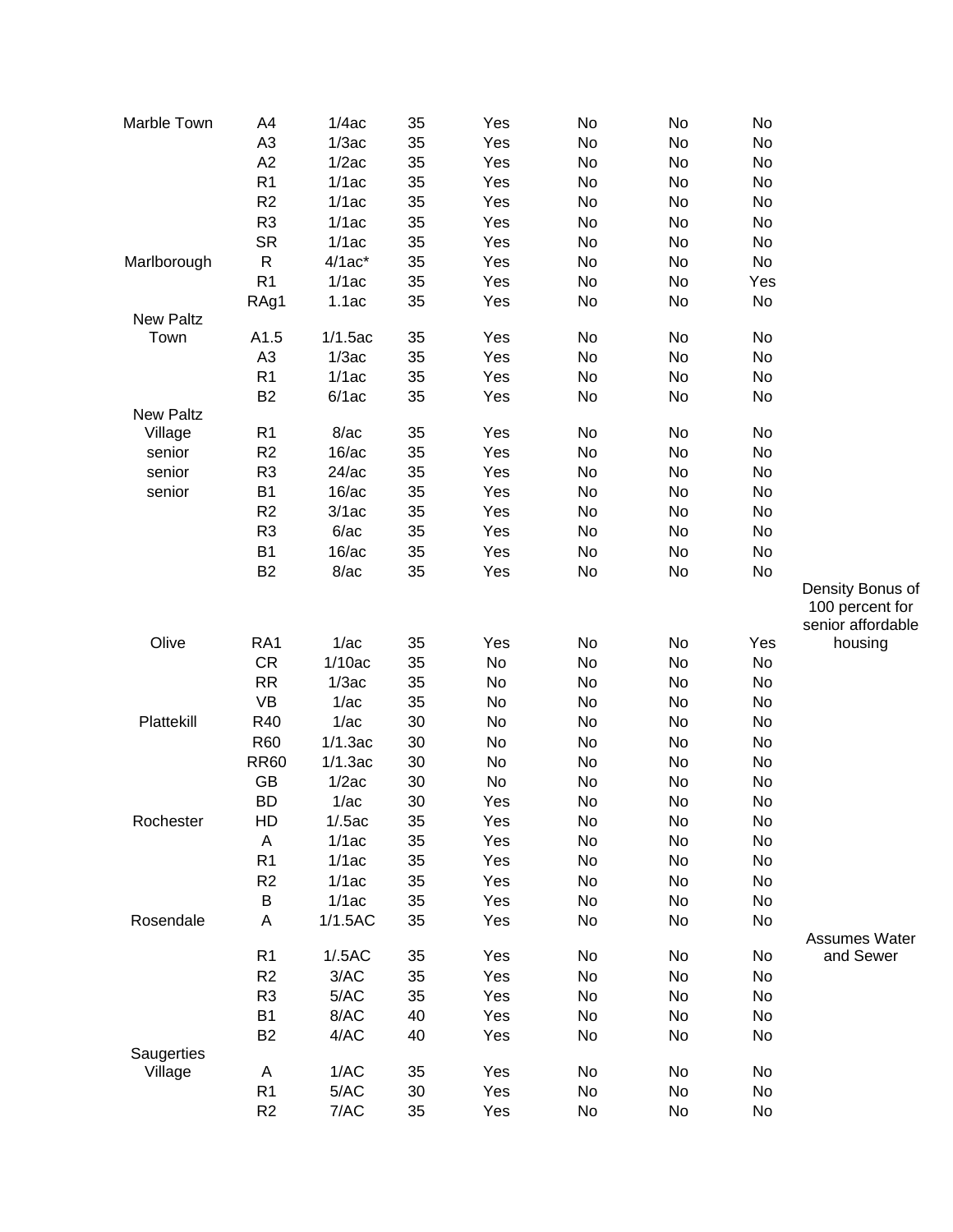|            | R <sub>3</sub>   | 12/ac    | 40 | Yes | No | No        | No          |                            |
|------------|------------------|----------|----|-----|----|-----------|-------------|----------------------------|
|            | <b>B1</b>        | 8/ac     | 80 | Yes | No | No        | No          |                            |
|            | <b>B2</b>        | 4/ac     | 35 | Yes | No | No        | No          |                            |
| Saugerties |                  |          |    |     |    |           |             |                            |
| Town       | R <sub>1</sub>   | 1/2AC    | 35 | Yes | No | No        | No          |                            |
|            | R <sub>2</sub>   | 1/1ac    | 35 | Yes | No | No        | No          |                            |
|            |                  |          |    |     |    |           |             | Assumes water              |
|            | R <sub>3</sub>   | 4/ac     | 35 | Yes | No | No        | No          | and sewer                  |
|            | <b>RH</b>        | 4/ac     | 35 | Yes | No | No        |             |                            |
|            | <b>GB</b>        | 4/ac     | 35 | Yes | No | No        |             |                            |
|            | HB               | 1/1ac    | 35 | Yes | No | No        |             |                            |
| Shandanken | R <sub>5</sub>   | 1/5AC    | 35 | Yes | No | No        |             |                            |
|            | R <sub>3</sub>   | 1/3ac    | 35 | Yes | No | No        |             |                            |
|            |                  |          |    |     |    |           |             | Assumes water              |
|            | R <sub>1.5</sub> | 1/0.75ac | 35 | Yes | No | No        |             | and sewer                  |
|            | <b>HR</b>        | 2/ac     | 35 | Yes | No | No        |             | Assumes water<br>and sewer |
|            |                  |          |    |     |    |           |             | Assumes water              |
|            | HC               | 2/ac     | 35 | Yes | No | No        |             | and sewer                  |
|            |                  |          |    |     |    |           |             | Assumes water              |
|            | HB               | 1/1.5    | 35 | Yes | No | No        |             | and sewer                  |
|            | <b>CLI</b>       | 1/2ac    | 35 | Yes | No | No        |             |                            |
|            |                  |          |    |     |    | Incentive |             | Assumes water              |
| Shawangunk | R <sub>1</sub>   | 4/AC     | 35 | Yes | No | zoning    | No          | and sewer                  |
|            | R <sub>2</sub>   | 1/AC     | 35 | Yes | No | No        | No          |                            |
|            | R <sub>2</sub>   | 1/2AC    | 35 | Yes | No | No        | No          |                            |
|            | R <sub>3</sub>   | 1/2AC    | 35 | Yes | No | No        | No          |                            |
|            | R <sub>4</sub>   | 1/2AC    | 35 | Yes | No | No        | No          |                            |
|            |                  |          |    |     |    |           |             | Assumes water              |
|            | <b>SB</b>        | 8/AC     | 35 | Yes | No | No        | No          | and sewer                  |
|            |                  |          |    |     |    |           |             | Assumes water              |
| Ulster     | <b>R60</b>       | 1/1.5AC  | 35 | Yes | No | No        | No          | and sewer                  |
|            | R30              | 1/.75AC  |    |     |    |           |             | Assumes water              |
|            |                  |          | 35 | Yes | No | No        | No<br>Y for | and sewer<br>Assumes water |
|            | R <sub>10</sub>  | 4/AC     | 35 | Yes | No | No        | senior      | and sewer                  |
|            |                  |          |    |     |    |           |             | Assumes water              |
|            | LC               | 4/AC     | 35 | Yes | No | No        | No          | and sewer                  |
|            |                  |          |    |     |    |           |             | Assumes water              |
|            | HC               | 4/AC     | 60 | Yes | No | No        | No          | and sewer                  |
|            |                  |          |    |     |    |           |             | Assumes water              |
|            | RC               | 4/AC     | 60 | Yes | No | No        | No          | and sewer                  |
|            |                  |          |    |     |    |           |             | Assumes water              |
|            | OM               | 4/AC     | 75 | Yes | No | No        | No          | and sewer                  |
| Warwarsing | RC <sub>5</sub>  | 1/6AC    | 50 | Yes | No | No        | No          |                            |
|            | RC <sub>3</sub>  | 1/3AC    | 50 | Yes | No | No        | No          |                            |
|            | R/R/MH           | 1/1AC    | 35 | Yes | No | <b>No</b> | No          |                            |
|            | <b>RS</b>        | 2/1AC    | 25 | Yes | No | No        | No          |                            |
|            |                  |          |    |     |    |           | Y for       |                            |
|            | R/V              | 2.5/1AC  | 25 | Yes | No | No        | senior      |                            |
|            | <b>BR</b>        | 2.5/1AC  | 25 | Yes | No | No        | No          |                            |
|            | BH               | 2.5/1AC  | 25 | Yes | No | No        | No          |                            |
| Woodstock  | R <sub>8</sub>   | 1/8AC    | 35 | Yes | No | No        | No          |                            |